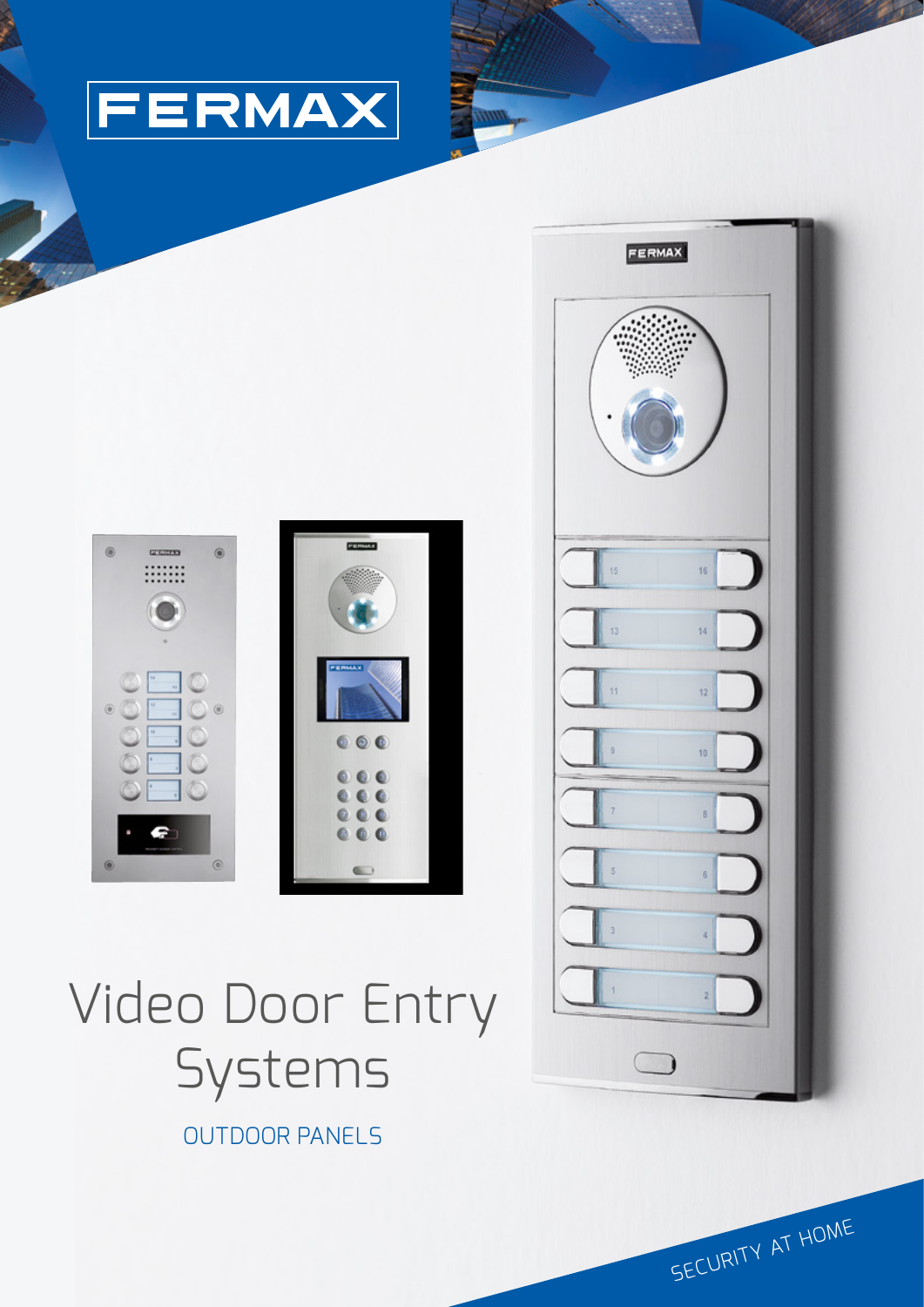#### COMBINE DIFFERENT MODULES WITH INFINITE POSSIBILITIES



A modular panel that allows total freedom to configure any composition of components required to meet system specification. Panels made of anodised aluminium with high outdoor resistance.

Great ability to combine simplicity and effectiveness. Standardized or made to measure.

CITYLINE is designed for single block developments. Manufactured using a profile of anodized aluminium the CITYLINE panel offers robust resistance in demanding external environments.

### cityline



### A CLASSIC IN THE BUILDINGS OF OUR CITIES



 $\circ$ 

#### CUSTOM THE MOST RESISTANT STAINLESS STEEL PANEL





The MARINE range of outdoor panels is vandal-proof and highly resistant to wear, even under extreme climate conditions. Made of AISI316L stainless steel, highly resistant to saline environments, 2.5 mm-thick. Standardized or made to measure.

Within the MARINE line, the exclusive MARINE ELITE panels allow total freedom of imagination and creativity: any colour, any size, any composition. And in the steel coloured panels, any laser-engraving.

# Duox Plus Panels

SKYLINE, CITYLINE and MARINE: A different aesthetic for each project. Push buttons panels for individual residences, businesses or small buildings. Digital panels for medium and large projects, incorporating the extra grap display with a 3,5" TFT, which facilitates its use and enhances the possibilities of the outdoor panel (integration of images and messages). The panels include wide-angle colour camera as standard with lighting for low-light vision conditions. In addition, they can integrate multiple systems: Information, communication and access control for more security in the property.



VIDEO DOOR ENTRY SYSTEMS









A GOYA,







IP65 IK09

 $\bigcirc$ 



**GOA**